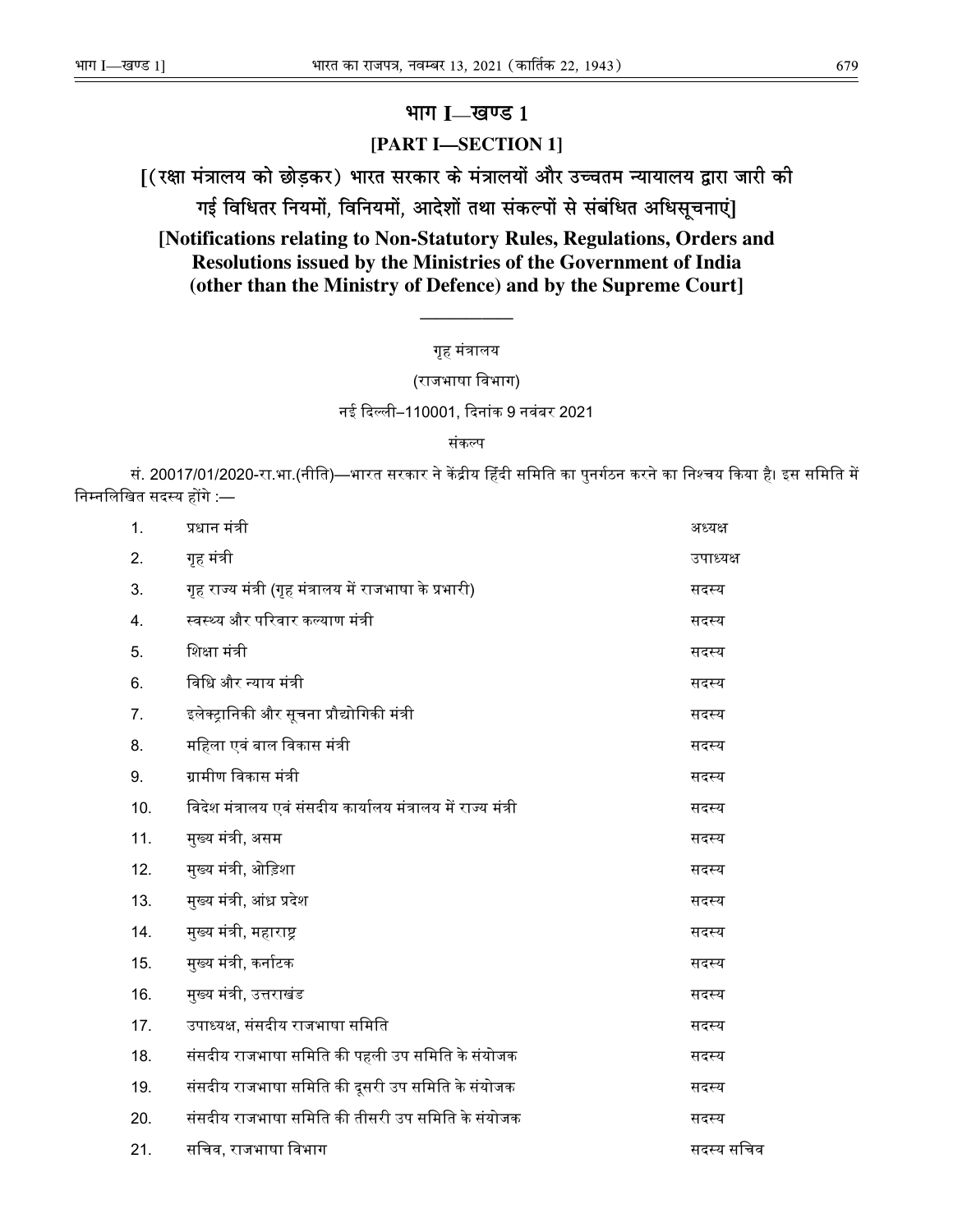2. यह समिति हिंदी के विकास और प्रसार के विषय में तथा सरकारी काम काज में हिंदी के प्रगामी प्रयोग के संबंध में भारत सरकार के विभिन्न मंत्रालयों और विभागों द्वारा कार्यान्वित किए जा रहे कार्यों तथा कार्यक्रमों का समन्वय करेगी।

3. अपने काम के निष्पादन में सहायता देने के लिए समिति को आवश्यकतानुसार उपसमितियां नियुक्त करने और अतिरिक्त सदस्य सहयोिजत करने का अिधकार होगा।

4. समिति के गैर सरकारी सदस्यों को बैठक में भाग लेने के लिए यात्रा भत्ता और दैनिक भत्ता देने के प्रयोजन से इस समिति को उच्च ᭭तरीय सिमित माना जाएगा।

5. समिति के कार्यकाल की अवधि उसके पुनर्गठन की तारीख से तीन वर्ष होगी।

6. समिति का मुख्यालय नई दिल्ली में होगा।

 $1$ )  $\overline{1}$ 

आदेश

आदेश दिया जाता है कि इस संकल्प की एक प्रति सभी राज्य सरकारों, संघ शासित क्षेत्रों के प्रशासकों, भारत सरकार के सभी मंत्रालयों/विभागों, राष्ट्रपति सचिवालय, मंत्रिमंडल सचिवालय, प्रधान मंत्री कार्यालय, नीति आयोग, नियंत्रक और महालेखा परीक्षक, लोक सभा सिचवालय और रा᭔य सभा सिचवालय को भेजी जाए।

यह भी आदेश दिया जाता है कि इस संकल्प को सर्वसाधरण के सूचनार्थ भारत के राजपत्र में प्रकाशित किया जाए।

मीनाᭃी जौली संयक्त सचिव

नवीन और नवीकरणीय ऊर्जा मंत्रालय

नई दिल्ली-110003, दिनांक 8 सितम्बर 2021

संकल्प

सं. 11015(1)/2019-हिंदी—नवीन और नवीकरणीय ऊर्जा मंत्रालय की हिंदी सलाहकार समिति के कार्यकाल की समाप्ति पर, भारत सरकार एतद्वारा नवीन और नवीकरणीय ऊर्जा मंत्रालय की हिंदी सलाहकार समिति का निम्नानुसार पुनर्गठन करती है :—

| 11             | 107.                                                                                                                                     |           |  |  |  |
|----------------|------------------------------------------------------------------------------------------------------------------------------------------|-----------|--|--|--|
|                | इस समिति के निम्नलिखित सरकारी एवं गैर-सरकारी सदस्य होंगे:—                                                                               |           |  |  |  |
|                | नवीन और नवीकरणीय ऊर्जा मंत्री                                                                                                            | अध्यक्ष   |  |  |  |
|                | नवीन और नवीकरणीय ऊर्जा राज्य मंत्री                                                                                                      | उपाध्यक्ष |  |  |  |
|                | गैर-सरकारी सदस्य                                                                                                                         |           |  |  |  |
| क)             | संसदीय कार्य मंत्रालय द्वारा नामित संसद सदस्य :                                                                                          |           |  |  |  |
| $\mathbf{1}$ . | डॉ. मनोज राजोरिया, संसद सदस्य (लोक सभा)<br>189, साउथ एवेन्यू, नई दिल्ली-110011                                                           | सदस्य     |  |  |  |
| 2 <sub>1</sub> | श्री भरत राम मारगनी, संसद सदस्य (लोक सभा)<br>8, वेस्टर्न कोर्ट, नई दिल्ली-110001                                                         | सदस्य     |  |  |  |
| 3.             | श्री अमीन नरहरी, संसद सदस्य (राज्य सभा)<br>एबी-89, शाहजहां रोड, नई दिल्ली-110011                                                         | सदस्य     |  |  |  |
| 4.             | श्रीमती ममता मोहंता, संसद सदस्य (राज्य सभा)<br>डाकखाना-नंगलबेंटा पोखरिया, जिला-मयुरभंज, ओडिशा-757033                                     | सदस्य     |  |  |  |
| ख)             | संसदीय राजभाषा समिति द्वारा नामित संसद सदस्य :                                                                                           |           |  |  |  |
| 5.             | श्री किन्जरापु राम मोहन नायडू, संसद सदस्य (लोक सभा)<br>सी-6, एमएस फ्लैट्स, सिंधु अपार्टमेंट्स,<br>बाबा खड़क सिंह मार्ग, नई दिल्ली-110001 | सदस्य     |  |  |  |